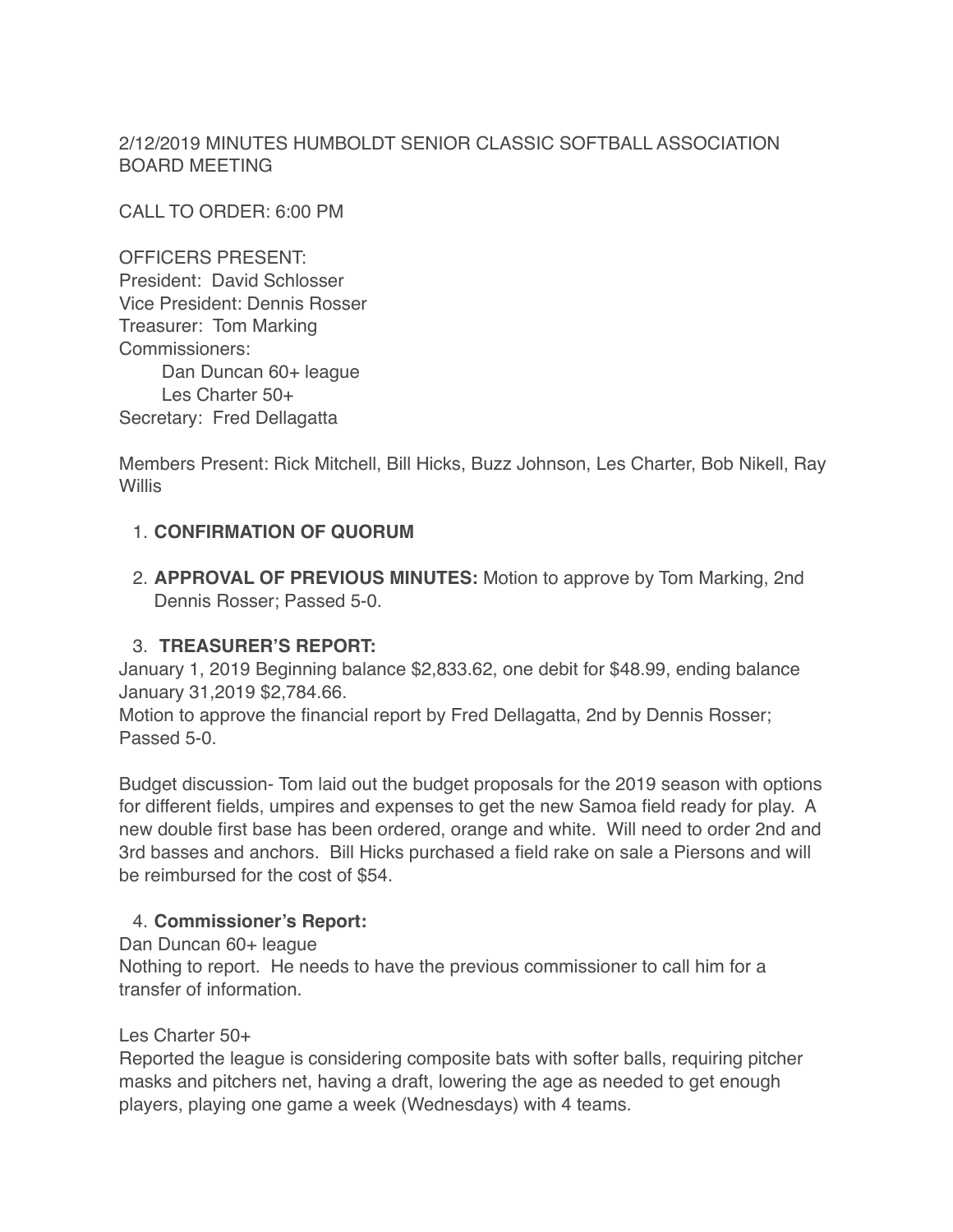# 5. **COMMITTEE REPORTS**

a) **FIELD COMMITTEE REPORT:** Dan Duncan, Tom Marking and Bill Hicks. Agreement with Rob of DANCO is to have the field work done by March 1. It is on the job list and Rob says it will get done. He has fencing and backhoe. We will do forming for cement slabs and DANCO will provide concrete and team benches.

b) **RULES COMMITTEE REPORT:** Fred Dellagatta, Tom Marking, Bill Hicks The committee was asked to meet and come back regarding:

- 1. Outfield line Association members had expressed there concern over so many runners on first when the ball is pitched getting thrown out at second base by an outfielder fielding a base hit. The current outfield line appears to be an arc from the pitchers rubber made from a line that is marked from the pitchers rubber to the point 145' down the foul line. The arc is made across the field ending at the point 145' down the other foul line. There has been discussion to move this arc out 5' or  $10'$ .
- 2. Jerry Rule discussion was around sometimes the rule is great and sometimes it is abused. With a ball hitting the grass being called a hit, why do we need the Jerry rule.
- 3. Pinch Runner Some said it was abused but some said it is part of the game to get a faster runner or to replace an injured player.

# c) **UMPIRE COMMITTEE:**

At the previous meeting team managers were asked to poll their teams to see if they want umpires or not. Managers reported the following:

Moments in favor of umpires.

Bears in favor of umpires.

Relics split for and against umpires with several not having strong opinions either way. Legends in favor of umpires.

Rookies in favor of umpires.

Classics in favor of umpires.

Motion by Dan Duncan to have umpires, 2nd by Tom Marking; passed 5-0.

# 6. **SCHEDULE:** Tom Marking

Tom presented 3 possible schedules. There was discussion about possible fields to play at. Games played at the Arcata Complex would need to start at 5:15 and that was found to be unacceptable to people who worked. The Classics wanted to continue playing 6pm games at Pacific Union. Many like playing all the games at the new Samoa Field.

Motion by Dan Duncan to play all games at the Samoa Field and use the schedule for playing Tuesday and Thursday nights with the Rookies playing some Monday night double headers to accommodate their players on the travel league, 2nd by Tom Marking. Board members and Managers present voted 8-1 in favor of the motion.

# 7. **OLD BUSINESS**

a. **SECOND READING OF PROPOSED BY-LAW AMENDMENTS AND VOTE:** David **Schlosser**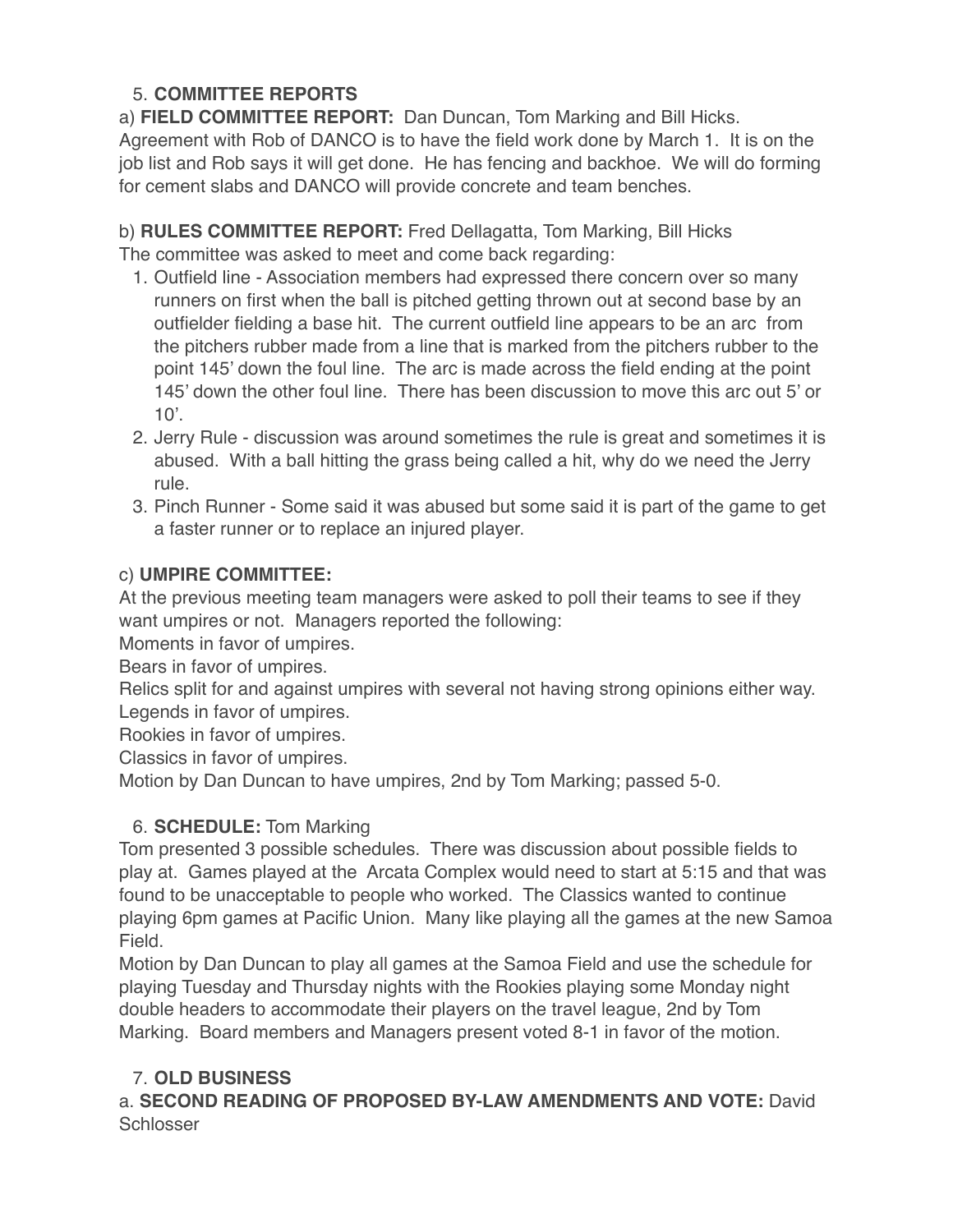#### Complex Amendments

## **ARTICLE III**

## **REGULAR, GENERAL AND SPECIAL MEETINGS**

## **Section 1. Regular Association Meetings:**

● b) Quorum for a regular meeting shall be four *five* members, two *three* of whom must be Association officers. If a quorum is not present, the meeting shall be adjourned and no Association business transacted. Voting shall be by voice, show of hands or ballot. Proxy votes are not permitted.

e) Attendance at regular Association meetings is open to the official Association membership as defined in the Constitution, Article I, Section 2 (a). With the exception of the election of officers and/or amendment of the Constitution and Bylaws, only the Board of Directors may vote at regular Association meetings. *For rule changes, managers are allowed to vote as well.*

f)*Voting: Approval shall require an absolute majority vote of the entire board. Those items that other members may vote on require a majority of those voting. Items impacting the Association (ie playing rules, etc) are subject to ratification by the Association at a General Meeting prior to the start of the season, as per Article III, Section 2(d). \*\**

## **ARTICLE VI**

## **AMENDMENTS** *and RULE CHANGES*

Proposals to amend, add to, or repeal any portion of these Bylaws *or to change a playing rule,* may be made in writing during a regular meeting of the Board of Directors or during a special meeting called for that purpose. A motion to approve may be considered during the following regular meeting or special meeting called for that purpose. (*This delay to allow managers to poll their team with regard to the proposed change.)* Adoption *of an amendment* shall require a two-thirds affirmative vote of the Board of Directors and other attending Association members.

Motion by Tom Marking to accept the Complex Amendments, 2nd by Dennis Rosser; passed 5-0.

#### **NEW BUSINESS:**

## **PROPOSAL FROM MAD RIVER SOFTBALL ASSOCIATION**

Tom Marking reported that if we played 2 games/week at the Arcata complex it would cost \$1065. They would only start on June 8th and the start time would be 5:15. Discussion was that this would not be acceptable due to the 5:15 start time being to early for people who worked and the June 8th starting date was well after our season